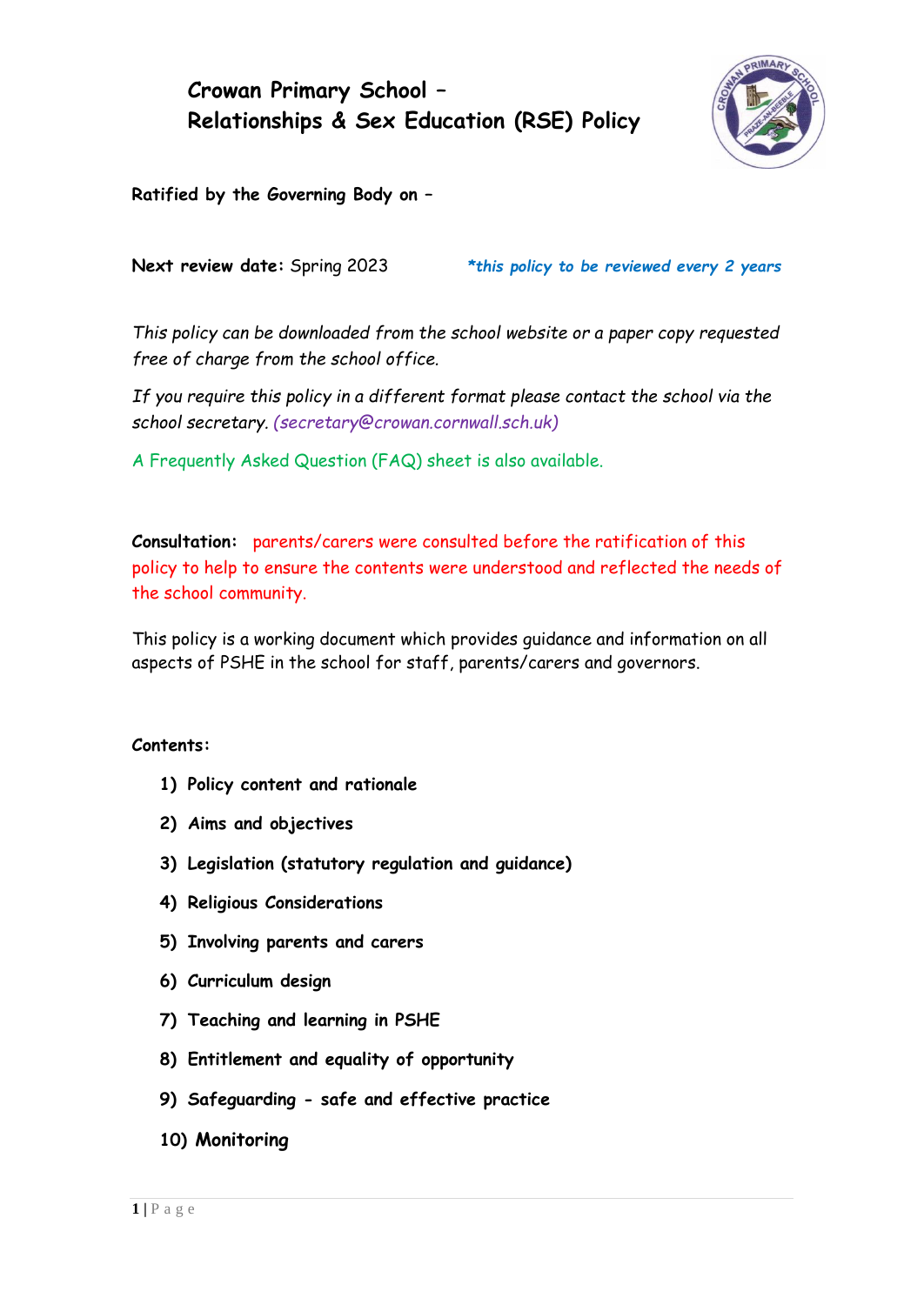#### **1) Policy content and rationale:**

The Relationships Education, Relationships & Sex Education (RSE), and Health Education (England) Regulations 2019 have made the teaching of **Relationship Education** and **Health Education** compulsory in all primary schools whereas **sex education** has remained non-compulsory and, therefore, a decision for individual schools to take as to whether to teach aspects that go beyond the statutory content of Relationships Education, Health Education and the National Curriculum.

Crowan Primary School has determined to teach some aspects of sex education to pupils in Year 6, to best support the emotional and physical development of these pupils as they prepare for the transition to secondary school.

*'It is important that the transition phase before moving to secondary school supports pupils' ongoing emotional and physical development effectively. The Department continues to recommend therefore that all primary schools should have a sex education programme tailored to the age and the physical and emotional maturity of the pupils. It should ensure that both boys and girls are prepared for the changes that adolescence brings and – drawing on knowledge of the human life cycle set out in the national curriculum for science – how a baby is conceived nd born.' P23 Department for Education Relationships Education, Relationships and Sex Education (RSE) and Health Education statutory guidance (2019)*

**Relationships and Sex Education (RSE):** Crowan Primary School has determined to supplement the CIOS-Brook programme for Relationships Education and Health Education with lessons from the Christopher Winter Project materials for pupils across key stages 1 and 2, which in Year 6 also includes elements of Relationship and Sex Education (RSE) covering conception, pregnancy and child-birth (see below).

Sex and Relationships Education (SRE) is part of the Personal, Social and Health Education (PSHE) curriculum in our school, however, since sex education is not a compulsory part of the school's PSHE curriculum, parents/carers have the legal right to withdraw their children from some, or all, aspects of the planned content of our sex education offer.

While we use RSE to inform children about sexual issues, we do this with regard to matters of morality and individual responsibility, and in a way that allows children to ask and explore moral questions.

We do not use sex education as a means of promoting any form of sexual orientation.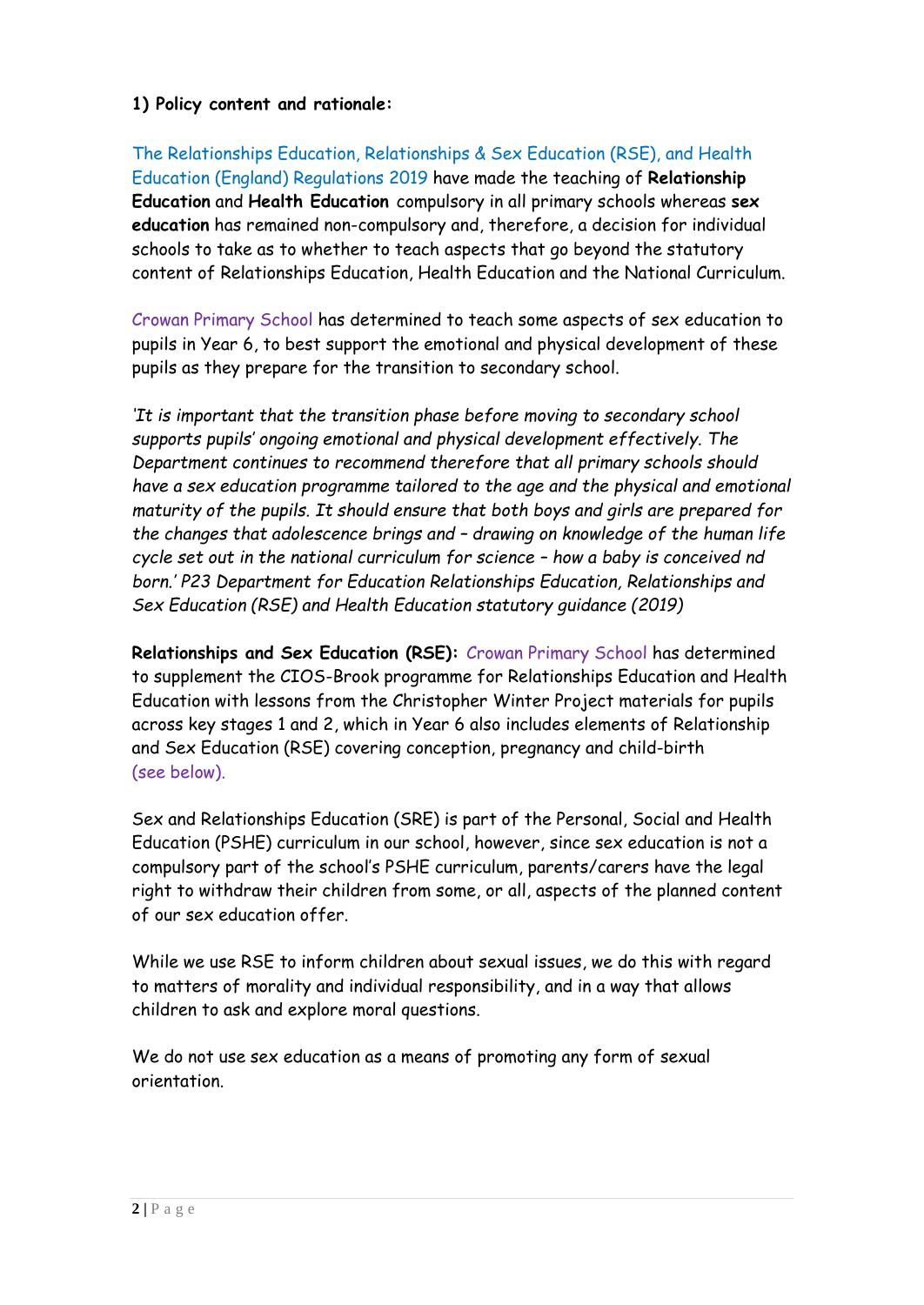# **2) Aims and objectives:**

*The Sex Education Forum defines RSE as* 'learning about the emotional, social and physical aspects of growing up, relationships, sex, human sexuality and sexual health.' <https://www.sexeducationforum.org.uk/>

Aim: The aim of Crowan Primary School's RSE offer is to equip children with the information, skills and values to have safe, fulfilling and enjoyable relationships, and to take responsibility for their sexual health and well-being:

- physical development, for example, how our reproductive systems work
- emotions, like how to manage feelings
- positive and negative influences from friends

**We teach RSE in the context of the school's aims and values framework.** While RSE in our school means that we give children information about sexual behaviour, we do this with an awareness of the moral code and values which underpin all our work in school.

In particular, we teach sex education in the belief that:

- sex education should be taught in the context of marriage and family life
- sex education is part of a wider social, personal, spiritual and moral education process
- children should be taught to have respect for their own bodies
- children should learn about their responsibilities to others, and be aware of the consequences of sexual activity
- it is important to build positive relationships with others, involving trust and respect

We teach children about:

- the physical development of their bodies as they grow into adults
- the way humans reproduce
- respect for their own bodies and the importance of sexual activity as part of a committed, long-term and loving relationship
- the importance of family life
- moral questions
- relationship issues
- respect for the views of other people
- sex abuse and what they should do if they are worried about any sexual matters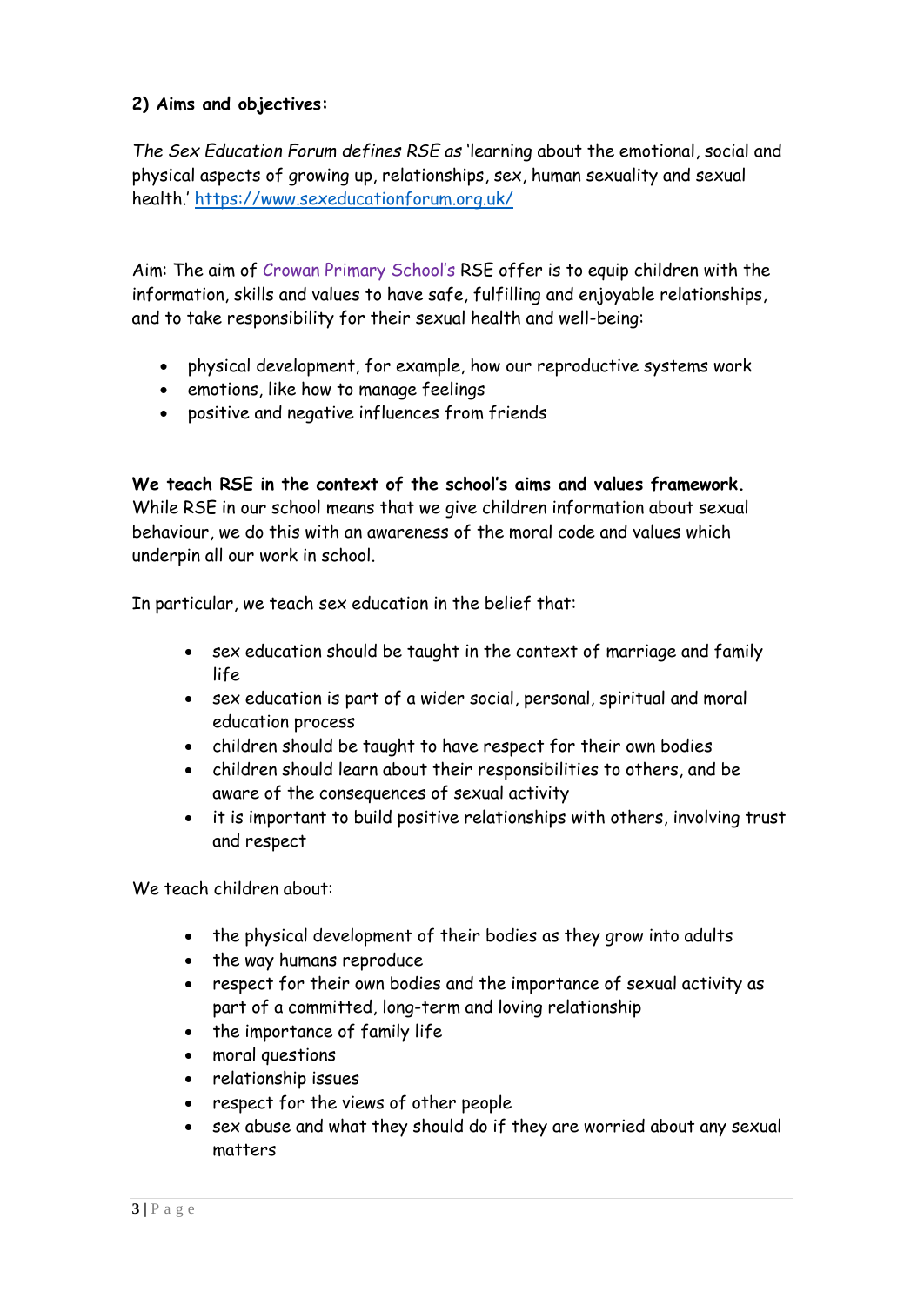# **3) Legislation (statutory regulation and guidance):**

The National Curriculum for science (Key Stages 1 & 2) is compulsory in primary schools and includes subject content in related areas, such as learning about the main external body parts, the human body as it grows from birth to old age (including puberty) and reproduction in some plants and animals.

Schools must also have 'due regard' to the Secretary of State's guidance on SRE (DfEE 2000) which states that:

- *All children, including those who develop earlier than average, need to know about puberty before they experience the onset of physical changes*
- *Children should learn how a baby is conceived and born before they leave primary school*

# **RSE as part of PSHE – Knowledge and understanding:**

Our school PSHE curriculum, which includes RSE, also covers emotional health and well-being, drugs, healthy eating and physical activity, citizenship and safety. Learning in both RSE and PSHE should be linked to the curriculum in relevant subjects, such as Physical education, Computing and Religious Education.

Skills: There is a common set of skills underpinning the topics in SRE and PSHE and it is therefore essential and good practice that teaching and learning about sex and relationships is planned and implemented within this broader framework rather than as a stand-alone subject.

Values and attitudes: We believe that good quality RSE and PSHE promotes the core values of respect, love and care. It provides the opportunity for young people to reflect on their own attitudes and beliefs and those of their peers and others.

In PSHE we teach children about relationships, and we encourage children to discuss issues. We teach about the parts of the body and how these work, and we explain to the children what will happen to their bodies during puberty. We encourage the children to ask for help if they need it and promote a learning environment where children feel that they can discuss issues confidently.

As part of their planned science lessons in both key stage 1 and key stage 2, the teachers will inform children about puberty and how babies are born. For this aspect of the school's teaching, we will follow the guidance material in the national curriculum scheme of work for science.

In key stage 1 we teach children about how animals, including humans, move, feed, grow and reproduce, and we also teach them about the main parts of the body.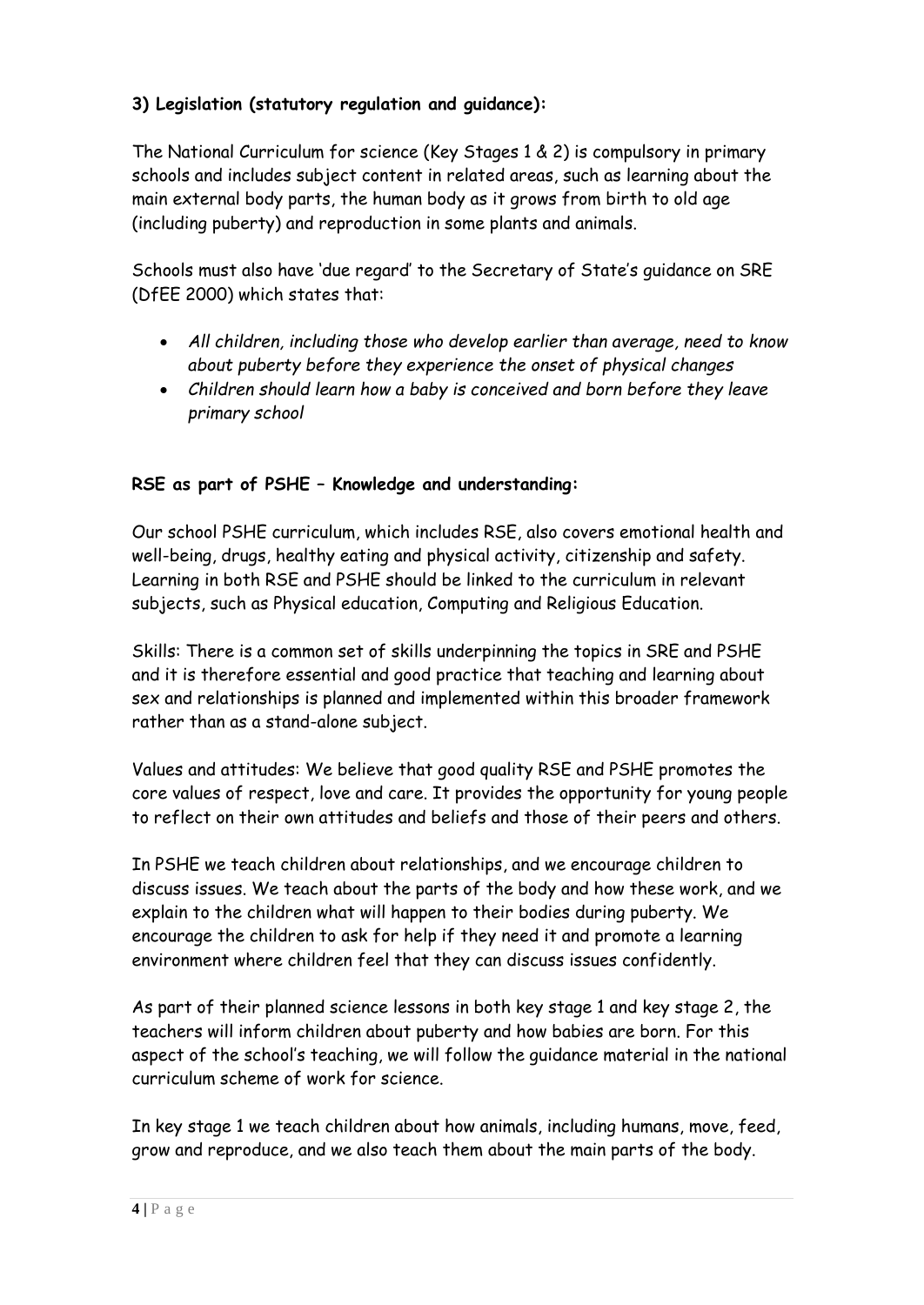Children learn to appreciate the differences between people and how to show respect for each other.

In key stage 2 we teach about life processes and the main stages of the human life-cycle in greater depth.

In Year 5 we place a particular emphasis on health education, as many children experience puberty at this age.

We liaise with the Local Health Authority about suitable teaching resources to use with our children during these lessons.

Our teachers will do their best to answer all questions with sensitivity and care.

By the end of Key Stage 2, we ensure that both boys and girls know how babies are born, how their bodies change during puberty, what menstruation is and how it affects women. We always teach this with due regard for the emotional development of the children.

Primary schools are legally obliged to publish information in relation to each academic year, about the content of the school's curriculum for each subject, and this includes any teaching in Personal, Social and Health Education (PSHE), including Relationships & Sex Education (RSE).

- See PSHE Policy and scheme of work

#### **How RSE relates to other curriculum requirements –**

Every state-funded school must offer a curriculum which is 'balanced and broadly based' and which:

- Promotes the spiritual, moral, cultural, mental and physical development of pupils at the school and of society
- Prepares pupils at the school for the opportunities, responsibilities and experiences of later life

[National Curriculum framework (DfE, 2013a) which relates to duties set out in the 2002 Education Act]

# **How RSE relates to other statutory duties that schools must fulfill –**

**Equality:** The Equality Act 2010 covers the way the curriculum is delivered. Schools must ensure that issues are taught in a way so as not to discriminate against pupils because of their age, sex, race, disability, religion or belief, gender reassignment, pregnancy or maternity, marriage or civil partnership, or sexual orientation (collectively known as the protected characteristics).

Schools have a responsibility to ensure that education is accessible to all children, including those who are lesbian, gay, bisexual and transgender (LGBT).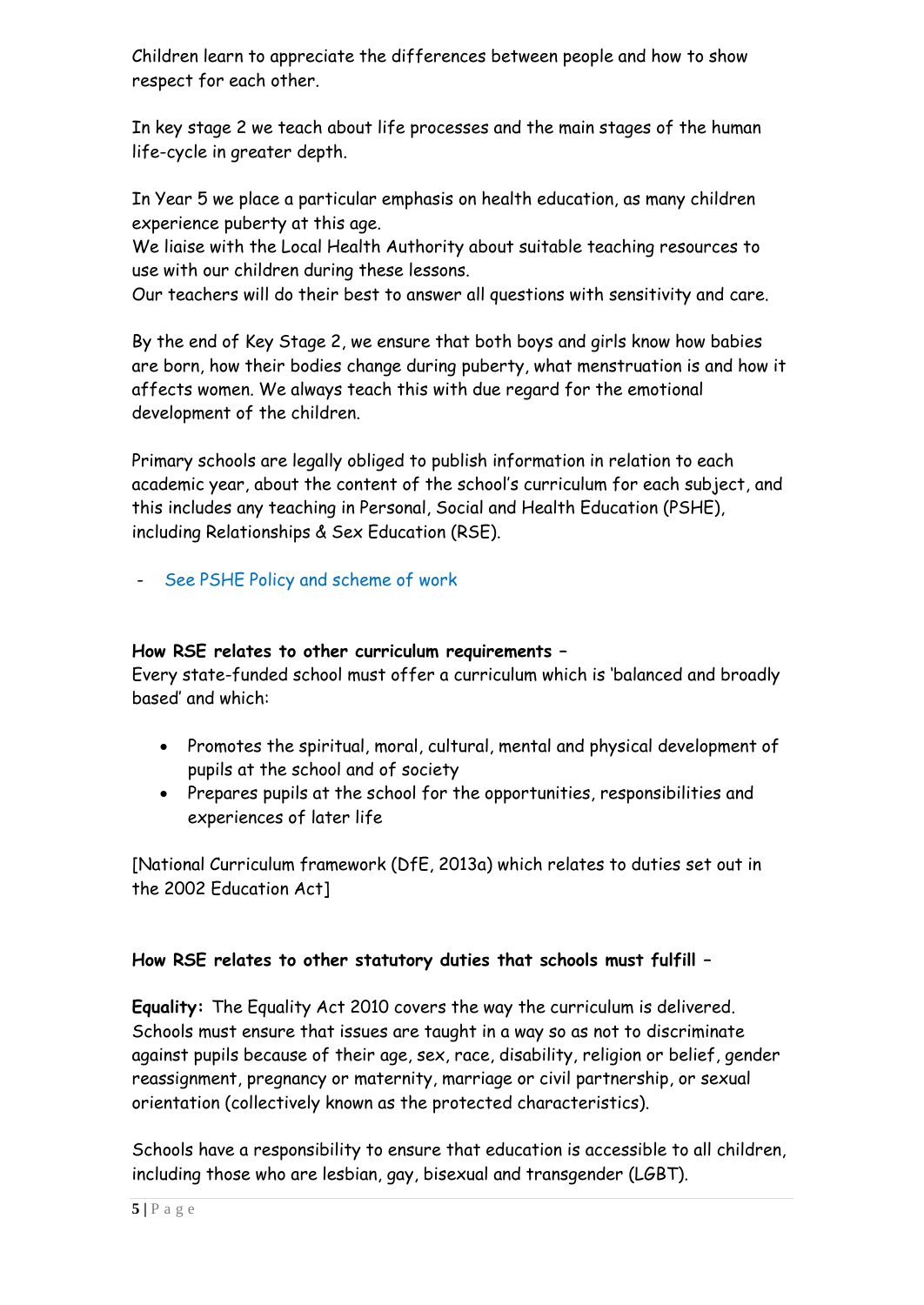Good sex education will foster good relations between pupils, tackle all types of prejudice – including homophobia – and promote understanding and respect.

*'In teaching Relationships Education and RSE, schools should ensure that the needs of all pupils are appropriately met, and that all pupils understand the importance of equality and respect…Schools should ensure that all teaching is sensitive and age appropriate in approach and content….and we expect all pupils to have been taught LGBT content at a timely point as part of this area of the curriculum.' DfE Relationships Education, Relationships and Sex Education (RSE) and Health Education – 2019.*

# **4) Religious Considerations:**

In all schools the religious background of all pupils must be taken into account when planning the teaching of SRE. All schools can teach about different faith perspectives and those schools with a religious character may teach the distinctive faith perspective on relationships. A balanced debate should take place about such issues. For example, the importance to Christians of a loving relationships, marriage and family life.

'Schools must ensure that they comply with the relevant provisions of the Equality Act 2010, under which religion or belief are amongst the protected characteristics.' *- DfE Relationships Education, Relationships and Sex Education (RSE) and Health Education 2019.*

# **5) Involving parents and carers:**

The government guidance on SRE (DfE 2019) emphasizes the importance of schools working in partnership with parents. Under current legislation schools should enable parents to exercise their right to withdraw their children from any primary school SRE taught outside National Curriculum science (Education Act 1996). However, p*arents should also be aware that schools are legally required to provide a broad and balanced curriculum. Sex and relationships topics can arise incidentally in other subjects and it is not possible to withdraw pupils from these relatively limited and often unplanned discussions.*

**The role of parents –** Crowan Primary School is aware that the primary role in children's education lies with parents and carers. We wish to build a positive and supporting relationship with the parents of children at our school through mutual understanding, trust and co-operation.

In promoting this objective we:

- inform parents about the school's PSHE and RSE policies and practices;
- answer any questions that parents may have about the PSHE and RSE education of their child.
- take seriously any issue that parents raise with teachers or governors about the policies or the arrangements for delivering, Relationship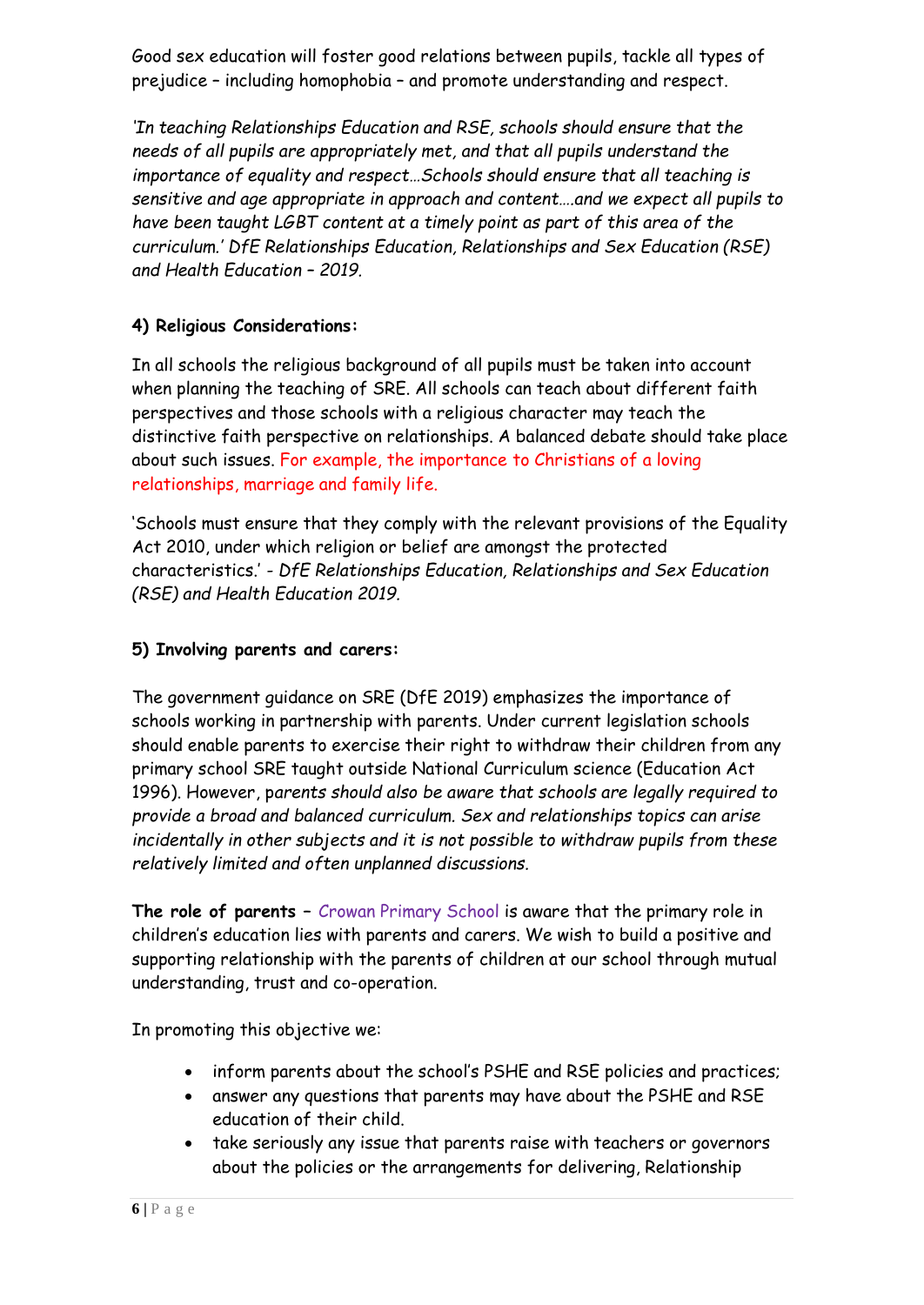Education, Relationship & Sex Education (RSE) and Health Education in the school.

• inform parents about the best practice known with regard to RSE, so that the teaching in school supports the key messages that parents and carers give to children at home.

We believe that, through this mutual exchange of knowledge and information, children will benefit from being given consistent messages about their changing body and their growing responsibilities.

Parents have the right to withdraw their child from all or part of the sex education programme that we teach in our school to the Year 6 pupils. If a parent wishes their child to be withdrawn from RSE lessons, they should discuss this with the Headteacher, and make it clear which aspects of the programme they do not wish their child to participate in. The school will always comply with the wishes of parents in this regard. If requested, the lesson materials can be made available for the parents to provide to their child at home.

Parents are invited to view the materials and resources used by the school for delivering Relationship Education, Relationship & Sex Education (RSE) and Health Education across the school, and to discuss any concerns they may have with their child's class teacher, the PSHE co-ordinator, Headteacher or member of the Local Governing Body.

Parents may also assist in the evaluation of the school's PSHE work by raising questions at the termly Parent Forum meetings.

# **6) Curriculum design**

# **What we teach and when –**

Relationships Education and Health Education need to start early in primary school so that children learn about their bodies, can recognise if other people make them feel uncomfortable or unsafe, and can report abuse and get help. Lots of children start puberty before they leave primary school so it is important that all pupils know what to expect before it happens.

We believe that it is good to have Relationships Education and Health Education in every year at primary school as it helps pupils to learn progressively as they mature and revisit the subject on a regular basis, to reinforce learning and provide opportunities to ask further questions.

# **The science national curriculum –**

Primary schools must teach the National Curriculum for science, which includes pupils learning about parts of the body, growth, reproduction, life-cycles and ageing and the changes experienced in puberty.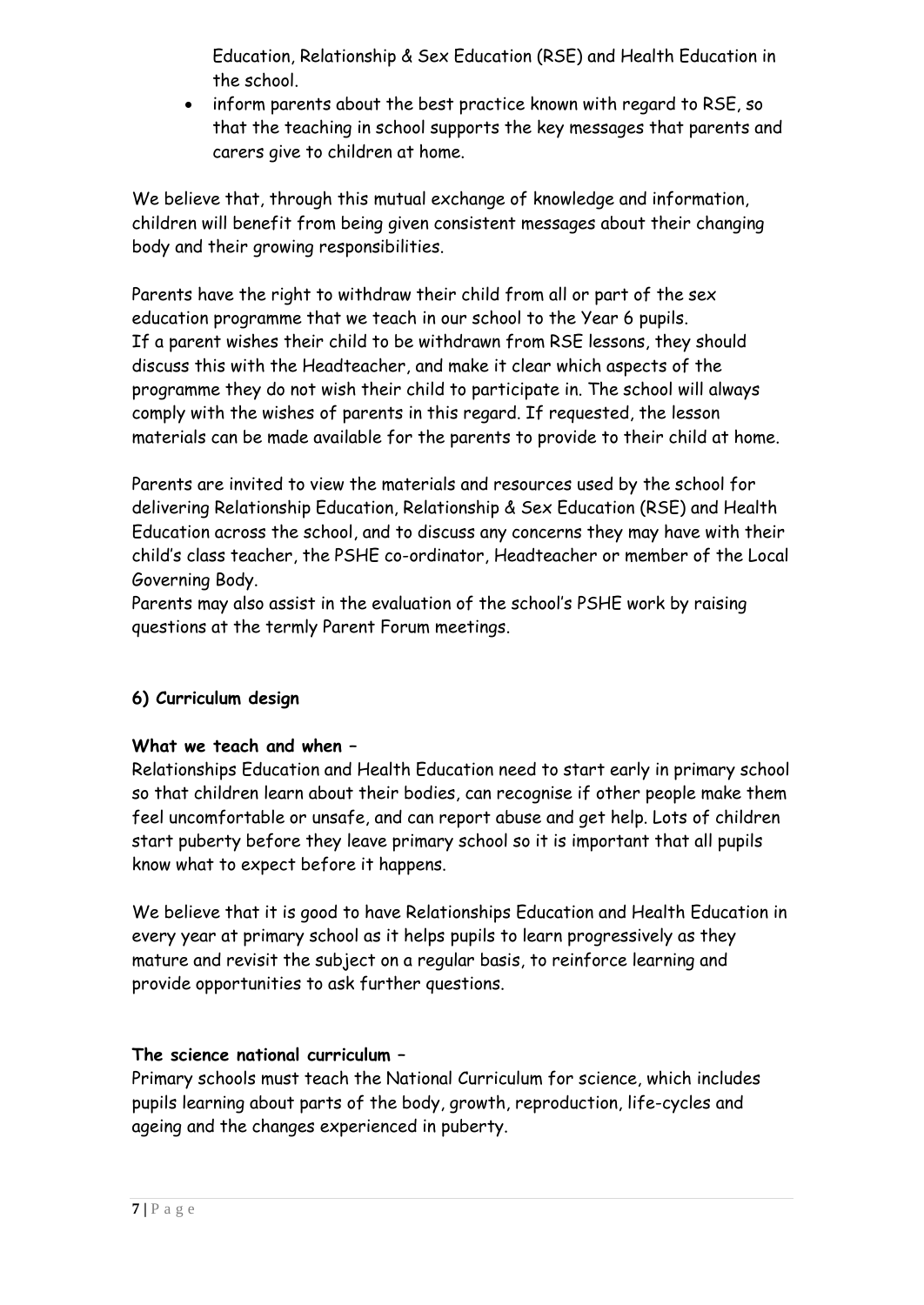Year 1 science includes pupils being taught to 'identify, name, draw and label the basic parts of the human body'. Although not mentioned specifically, it is important that pupils are taught the names of the external genitalia and know the differences between boys and girls. This is important for safeguarding so that a child has the language to describe the private parts of their body and to seek help if they are abused.

Ofsted has raised concerns about primary schools failing to teach the correct names for sexual parts of the body. At Crowan Primary School we will always endeavour to use the anatomically correct terms for genital and sexual parts of the body.

Staff will always use respectful language which challenges sexism, homophobia and other forms of prejudice.

'SRE has a vital role in helping children develop a vocabulary they can use to communicate comfortably, respectfully and accurately about the human body, growing up, sex and relationships. This is only possible if adults teaching SRE are able to model use of this type of vocabulary.' [SRE Guidance 2014]

Scheme of work - At Crowan Primary School we have adopted the Christopher Winter Project 'Teaching SRE with Confidence in Primary Schools' scheme of work as recommended by the Health Promotion Unit and Cornwall Healthy Schools.

The materials form a comprehensive and inclusive resource presented as a spiral curriculum of lesson plans that combine a range of teaching styles and active learning techniques.

All of these lessons have a clear structure and are age-appropriate. They are designed to demonstrate a wide range of teaching methodologies to equip teachers with the skills to deliver excellent Relationships Education and Relationships & Sex Education (RSE).

The lesson plans have clear aims and learning outcomes with suggested additional activities and accompanying resources.

Starting with the overview of the curriculum, teachers will follow the schemes of work for Years 1- 6.

Each group has a set of 3 inter-connected lesson plans together with hyperlinked materials and whiteboard resources. All materials can be downloaded for printing as required.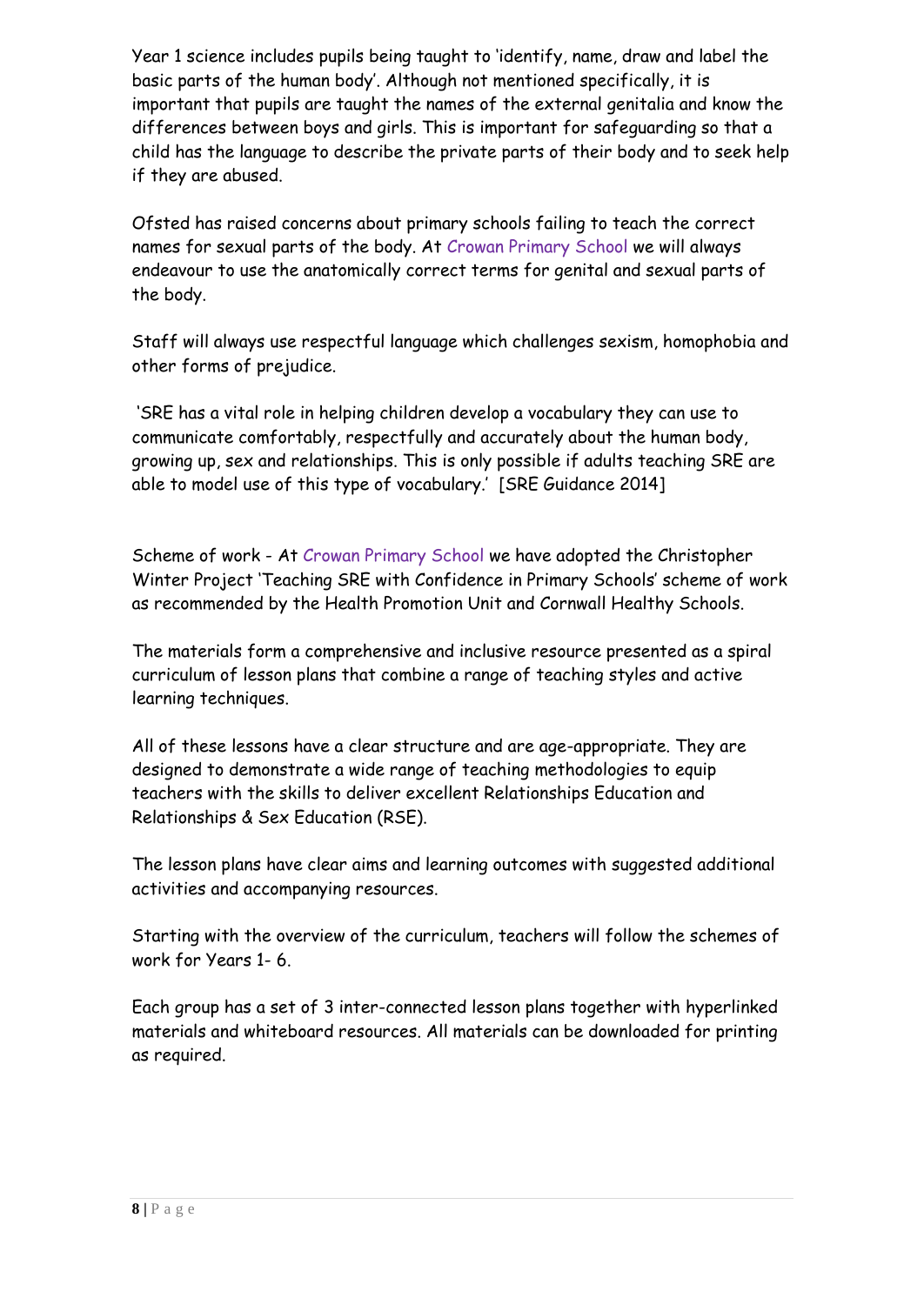#### **Christopher Winter Project – Curriculum Overview:**

Year 1 – 'Growing and caring for Ourselves' Lesson 1: Keeping Clean Lesson 2: Growing and Changing Lesson 3: Families and Care

Year 2 – 'Differences' Lesson 1: Differences – Boys and Girls Lesson 2: Differences- Male and Female Lesson 3: Naming the Body Parts

Year 3 – 'Valuing Difference and Keeping Safe' Lesson 1: Differences – Male and Female Lesson 2: Personal Space Lesson 3: Family Differences

Year 4 – 'Growing Up' Lesson 1: Growing and Changing Lesson 2: Body Changes and Reproduction Lesson 3: What is Puberty?

Year 5 – Puberty Lesson 1: Talking about Puberty Lesson 2: Male and Female Changes Lesson 3: Puberty and Hygiene

Year 6 – Puberty and Reproduction Lesson 1: Puberty and Reproduction Lesson 2: Relationships and Reproduction Lesson 3: Conception and Pregnancy

\*The three dedicated Year 6 lessons (above) from the Christopher Winter Project resources constitute our school's Sex & Relationships Education offer and are, therefore, not a compulsory part of our PSHE curriculum: parents have the right to request that their child is withdrawn from some or all of these lessons.

The teaching staff have received training for the use of these resources from Cornwall Healthy Schools (latest update April 2018).

Additional materials and resources, for example, the 'Growing Up: A Guide to Puberty' DVD as recommended by the school nurse, will also be used where thought appropriate.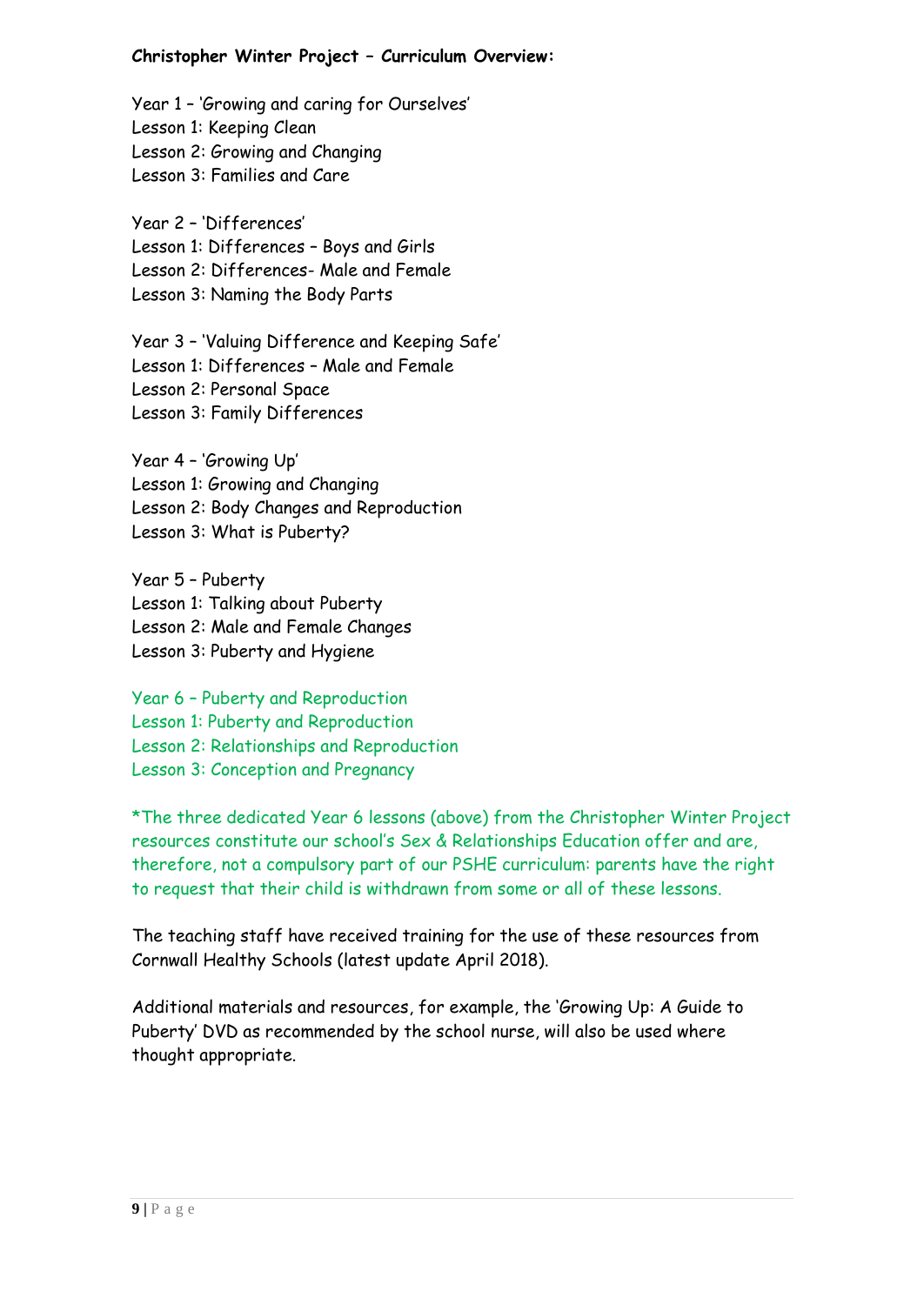#### **The National Healthy School Standard**

Crowan Primary School participates in the National Healthy School Standard scheme, which promotes health education.

As participants in this scheme we:

- consult with parents on all matters of health education policy;
- provide appropriate training for teachers to teach relationships and sex education;
- listen to the views of the children in our school regarding RSE;
- look positively at any local initiatives that support us in providing the best RSE teaching programme that we can devise.

# **7) Teaching and learning in RSE:**

#### **Teaching Methods -**

The RSE lessons from the Christopher Winters Project resources will be delivered to the individual year groups separately and will typically have the following structure:

- 1) Introduction
- 2) Learning outcomes
- 3) Group agreement
- 4) Warm-up
- 5) Main activity
- 6) Plenary to identify and assess learning

PSHE is mainly delivered by the class-teachers in mixed gendered groups with various kinds of active learning methods involving children's full participation.

Teachers will explain the knowledge and concepts needed and provide adequate opportunities for the children to practice and apply these so that they are embedded in the long-term memory and build towards a coherent understanding of each topic.

We provide opportunities for personal and social development through a variety of strategies:

- Individual, peer group, and collaborative group work
- Discussion and role-play
- Involvement in a range of problem-solving activities
- Preparation and presentation of tasks for different audiences
- Positive self-assessment
- Positive marking, with verbal or written comments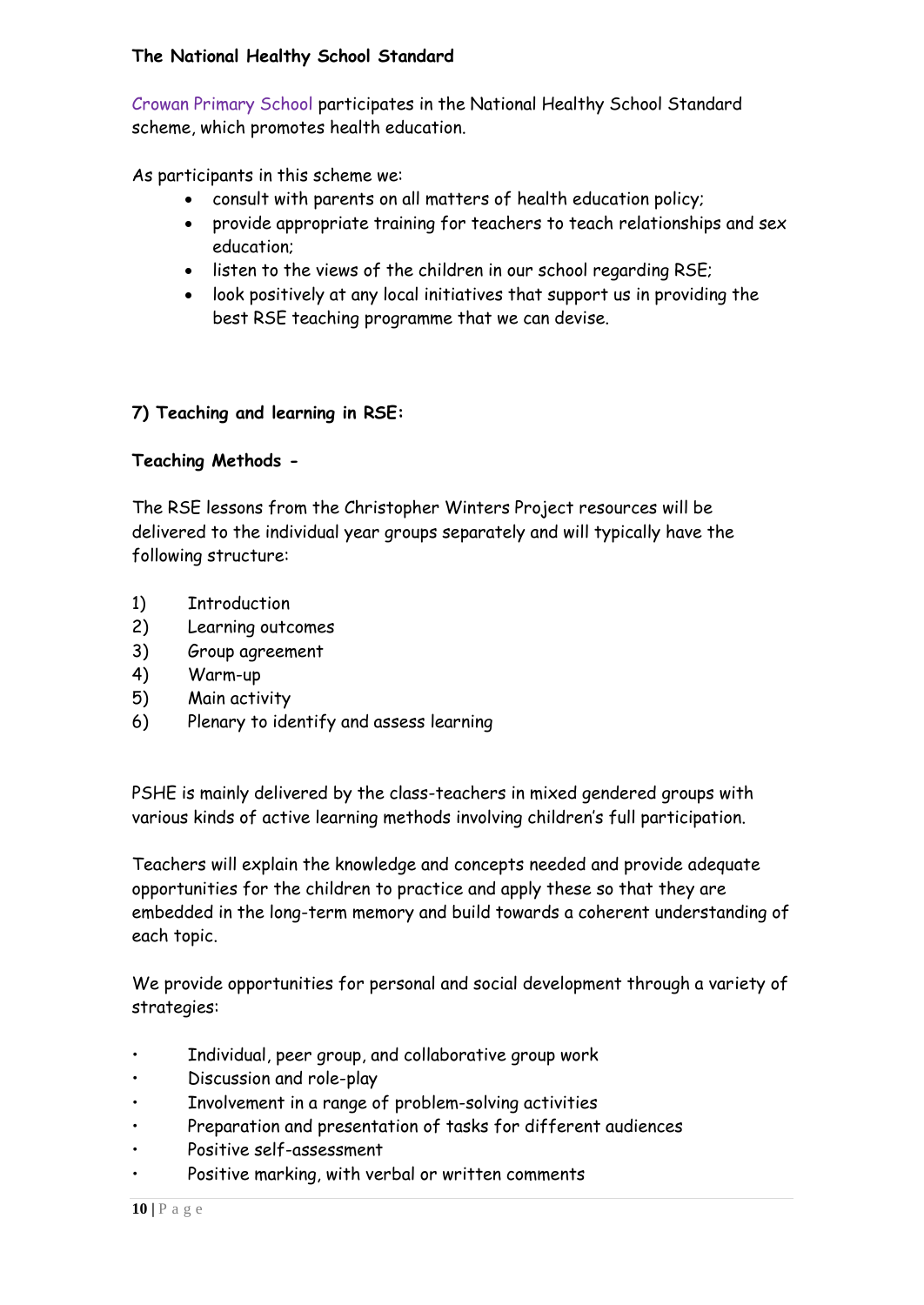Through our general routines, in and out of the classroom, and the way in which individuals relate to each other, children are encouraged to form their own attitudes and values.

Lessons will be designed to be sensitive to a range of views but the school will ensure that pupils always have access to the learning they need in order to stay safe and healthy, and to know and protect their human rights through clear, impartial information.

**The role of other members of the community -** We encourage other members of the community to work with us to provide advice and support to the children with regard to health education. In particular, members of the Local Health Authority, such as the school nurse and other health professionals, give us valuable support with our sex education programme.

# **8) Entitlement and equality of opportunity:**

Our RSE lessons in Year 6 should be accessible to every pupil in Year 6, in-line with the SPCMAT Equality Policy.

# See SPCMAT Equality Policy

Teaching will take into account the age, ability, readiness and cultural backgrounds of children and those with English as an Additional Language (EAL) to ensure that all can fully access our RSE education provision.

We will ensure that all pupils with SEND receive access to the RSE curriculum. This may be through differentiated learning opportunities and outcomes, the provision of 1:1 support, small group work, differentiated discussions or using specific guidance from outside agencies.

# **9) Safeguarding - safe and effective practice:**

RSE helps children understand the difference between safe and abusive relationships and equips them with the skills to get help if they need it.

Schools have responsibilities for safeguarding and a legal duty to promote pupil well-being *[Education and Inspections Act 2006 section 38].*

Updated government safeguarding guidance includes the need for staff to have awareness of Child Sexual Exploitation (CSE), peer on peer abuse (such as sexual violence, sexual harassment, upskirting, sexting and Female Genital Mutilation (FGM) among other types of abuse.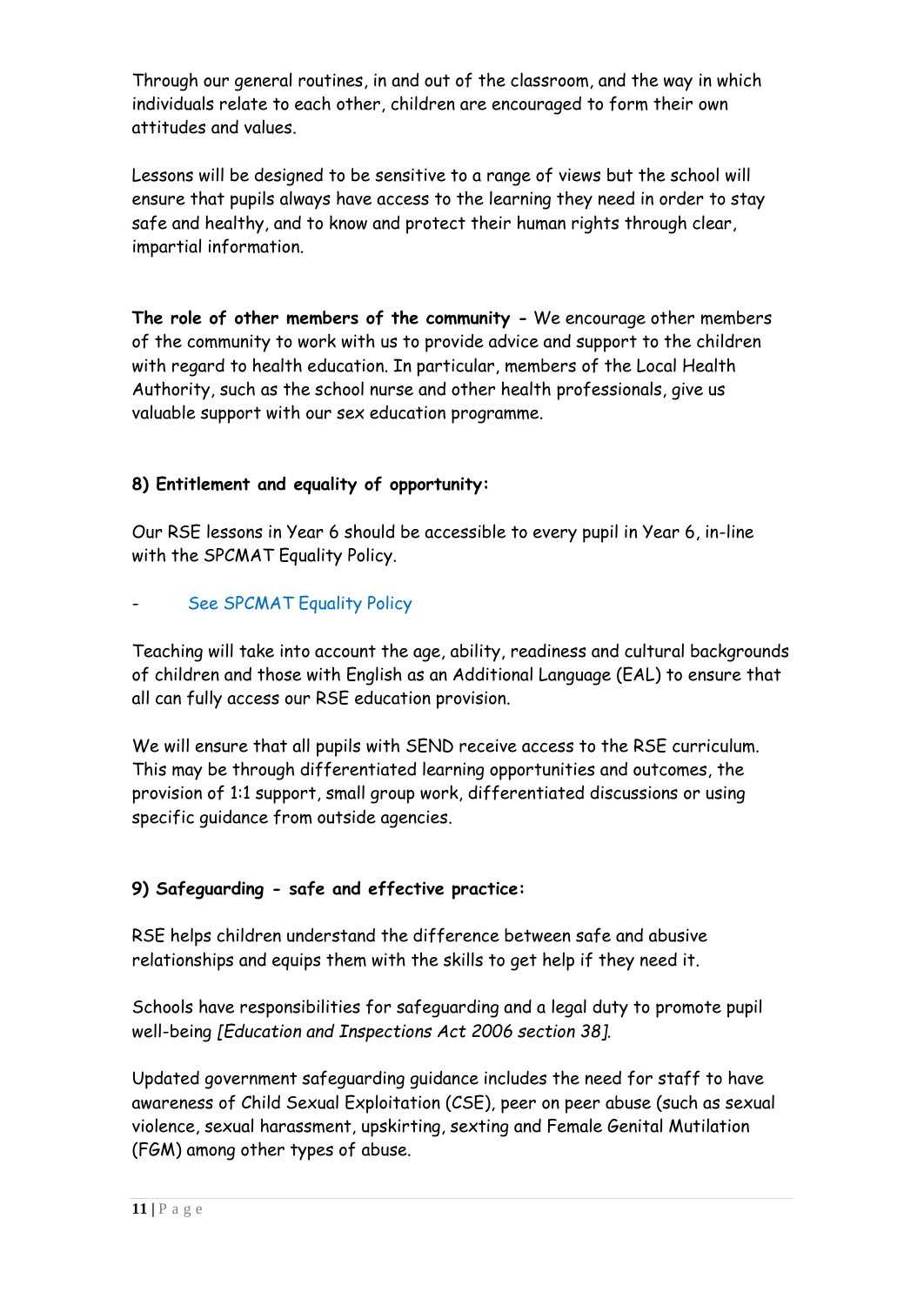The teaching staff will establish clear 'ground rules' that are understood by all adults and pupils at the beginning of each session.

The use of ground rules, negotiated between teachers and pupils, will help to create a supportive climate for discussion, in which questions can be openly asked and answered, within the context of the RSE programme and with consideration to prior learning and readiness.

The teaching staff will further ensure a safe learning environment by encouraging and modelling an open and honest classroom culture which is underpinned by the co-operative values and fundamental British values.

#### *Responding to Pupils' Questions –*

Children of the same age may be developmentally at different stages, leading to differing types of questions or behaviours.

The teaching methods used will take account of these differences (including when they are due to specific special educational needs or disabilities) and the potential for discussions on a one-to-one basis or in small groups.

The teachers delivering the lessons will attempt to openly and factually answer the majority of questions asked of them by the pupils. However, they will explain in the ground-rules to the lessons that there may be questions that they are not able to answer since primary-age pupils will often ask their teachers or other adults questions pertaining to sex or sexuality which go beyond what is set out for Relationships Education or Health Education.

If necessary, teachers will ask a pupil to wait for an answer to give them time to consult with the school's leadership team if they feel this appropriate, or if the question raises potential safeguarding concerns. *(For instance: 'That is a really important question and I will answer that later/in the next session.')* 

Teachers will promote accessibility to a question box where pupils who are not comfortable raising questions in an open setting may ask questions anonymously to be responded to at a later date.

# See 'Brook guidance on creating a safe learning environment'

Keeping children safe is at the heart of the school's PSHE curriculum.

Safeguarding issues are addressed with the children throughout the different lessons and topics that form our school's PSHE curriculum and in this respect the RSE curriculum plays an important role in preventive education.

Open discussion can lead to an increase in teachers recognising safeguarding concerns as well as pupils reporting/disclosing information. The staff will always act immediately and in the best interests of the child following the statutory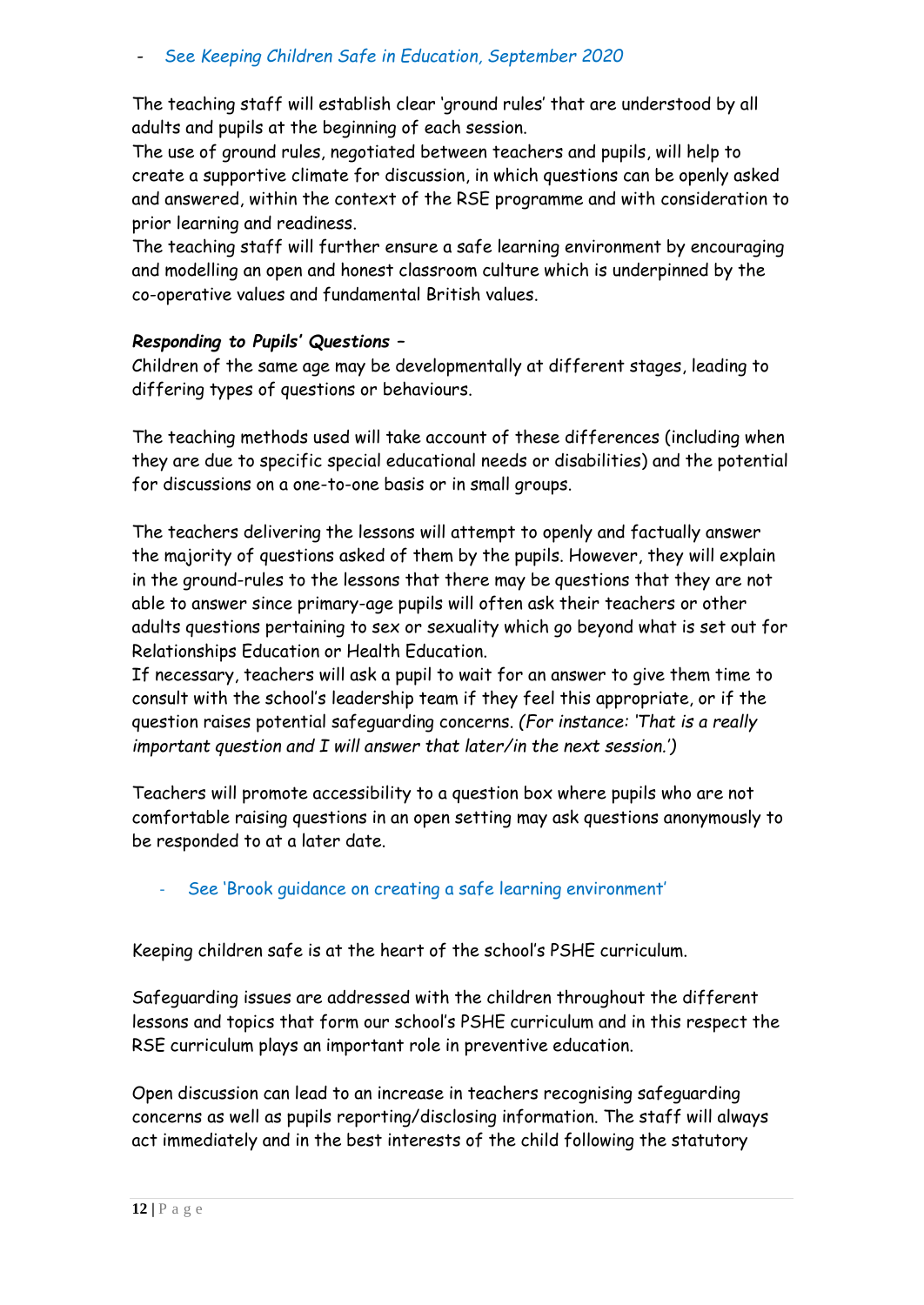requirements of the DfE 'Keeping Children Safe in Education' the SPCMAT Safeguarding and Child Protection Policy.

If a safeguarding issue arises, our staff will follow the school's safeguarding procedures and inform the Designated Safeguarding Lead (Tamsin Lamberton) or one of the Deputy DSLs (Matthew Goad/Vicci Gillam).

We will ensure that if pupils are identified as vulnerable, further support and advice from the SENCo or Senior Leadership Team will be sought and outside agencies may be consulted if deemed necessary.

# **Controversial and Sensitive Issues -**

Members of staff are aware that views about some PSHE issues are varied. However while personal views are respected, all PSHE issues are taught without bias. Topics are presented using a variety of views and beliefs so that pupils are able to form their own, informed opinions but also respect others that may have different opinions.

The staff and Governing Body at Crowan Primary School regularly review their policies, procedures and training in relation to child protection and safeguarding issues. They have a duty to report and address issues relating to child protection, including Child Sexual Exploitation (CSE), Female Genital Mutilation (FGM) and any concerns regarding terrorism, extremism and radicalization (the Prevent Duty).

Our PSHE curriculum enables children to gain a better understanding of what is healthy, age-appropriate and legal behavior. It provides the children with the knowledge and language to express concerns to trained and informed professionals who are equipped to respond effectively to their concerns and to manage any disclosure that may arise following PSHE lessons and activities.

# **Confidentiality:**

Generally a child's confidentiality is maintained by the members of staff involved but if felt that the child is at risk, the named Designated Safeguarding Lead (Mrs. Tamsin Lamberton) or the deputising member of staff (Mrs. Vicci Gillam) must be informed

- see *SPCMAT Safeguarding and Child Protection Policy.*

External contributors, including school nurses, will be informed about these rules and that whilst working in the school, they are bound by the school's Confidentiality Policy.

*The teaching staff use the Brook 'Sexual Behaviours Traffic Light Tool' to help determine which behaviours reflect safe and healthy sexual development (Green), which have the potential to be outside of safe and healthy behavior (Amber), and which are outside safe and healthy behaviour (Red) according to a child's developmental age. All green, amber and red behaviours require some form of attention and response, though the level of intervention will vary.*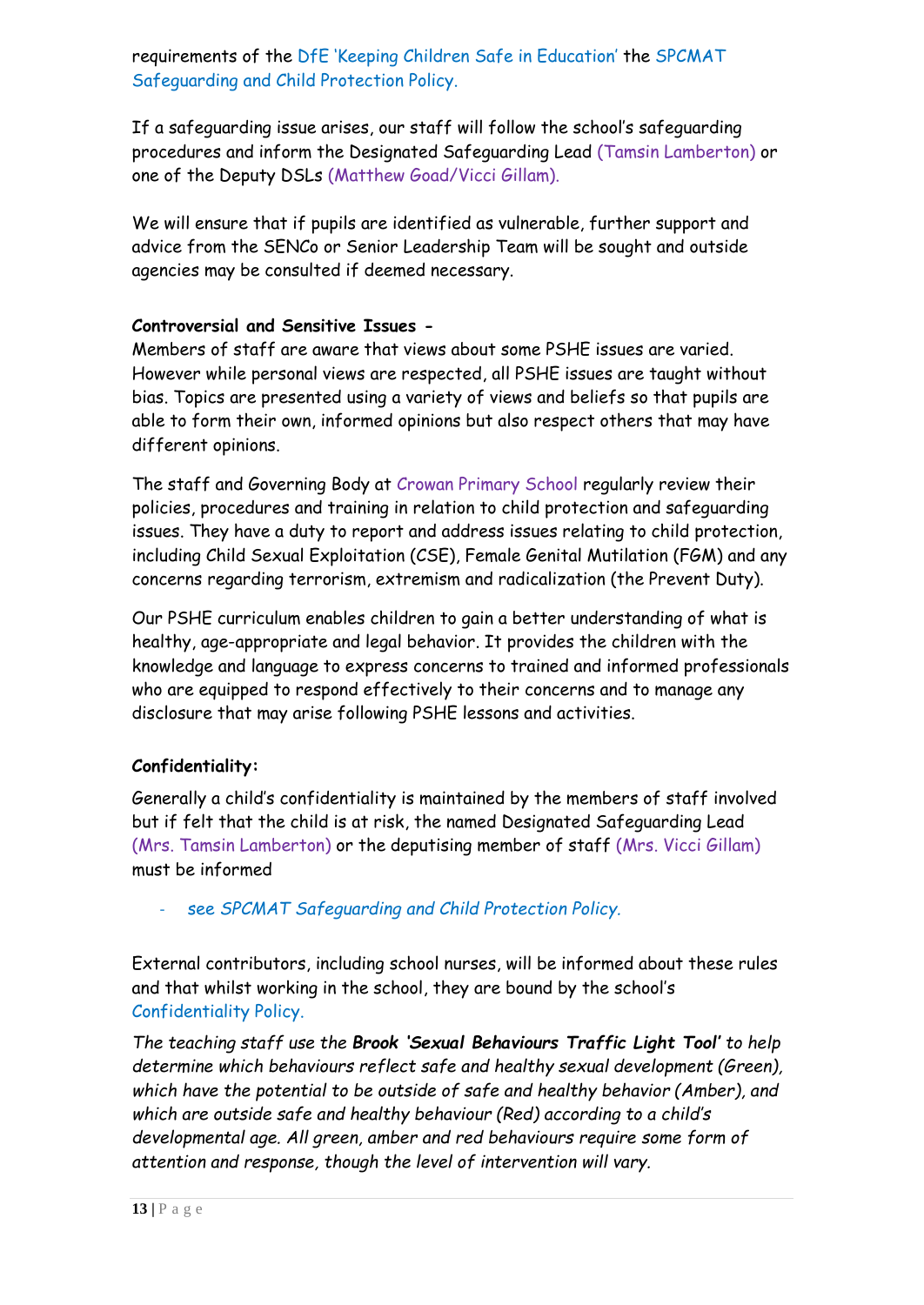#### **Work with external agencies:**

When necessary, appropriate and suitably experienced and knowledgeable visitors from outside school are invited to contribute to the delivery of our PSHE curriculum.

Crowan Primary School provides opportunities for parents, the community and outside agencies to contribute to the personal and social development of its children through their active involvement in the life and philosophy of the school.

# - *See School Visitors Policy*

There is a **code of practice** for using **visitors** to support the delivery of PSHE:

\* Visitors are invited into school because of the particular expertise or contribution they are able to make.

\* All input to PSHE lessons are part of a planned programme and organised and agreed with staff in advance.

\* All visitors are supervised/supported by a member of staff at all times.

\* The input of visitors is monitored and evaluated by staff and pupils with the information gained used to help with future planning.

Invited visitors can enhance the delivery of the PSHE curriculum by bringing in specialist knowledge and different ways to engage with the pupils. However, the school will always share their expectations around confidentiality with any invited visitor and ensure that they understand the school's safeguarding procedures beforehand.

The class-teacher will also be responsible for checking the credentials of people invited to work with the pupils and for ensuring that the teaching materials and delivery are in keeping with the school's ethos and policies.

See Visitor Approval Form, Visitor Check Questions and Visitors' Code of **Conduct** 

# **Confidentiality:**

Teachers conduct RSE lessons in a sensitive manner and in confidence. However, if a child makes a reference to being involved, or likely to be involved in sexual activity, then the teacher will take the matter seriously and deal with it as a matter of child protection.

Teachers will respond in a similar way if a child indicates that they may have been a victim of abuse.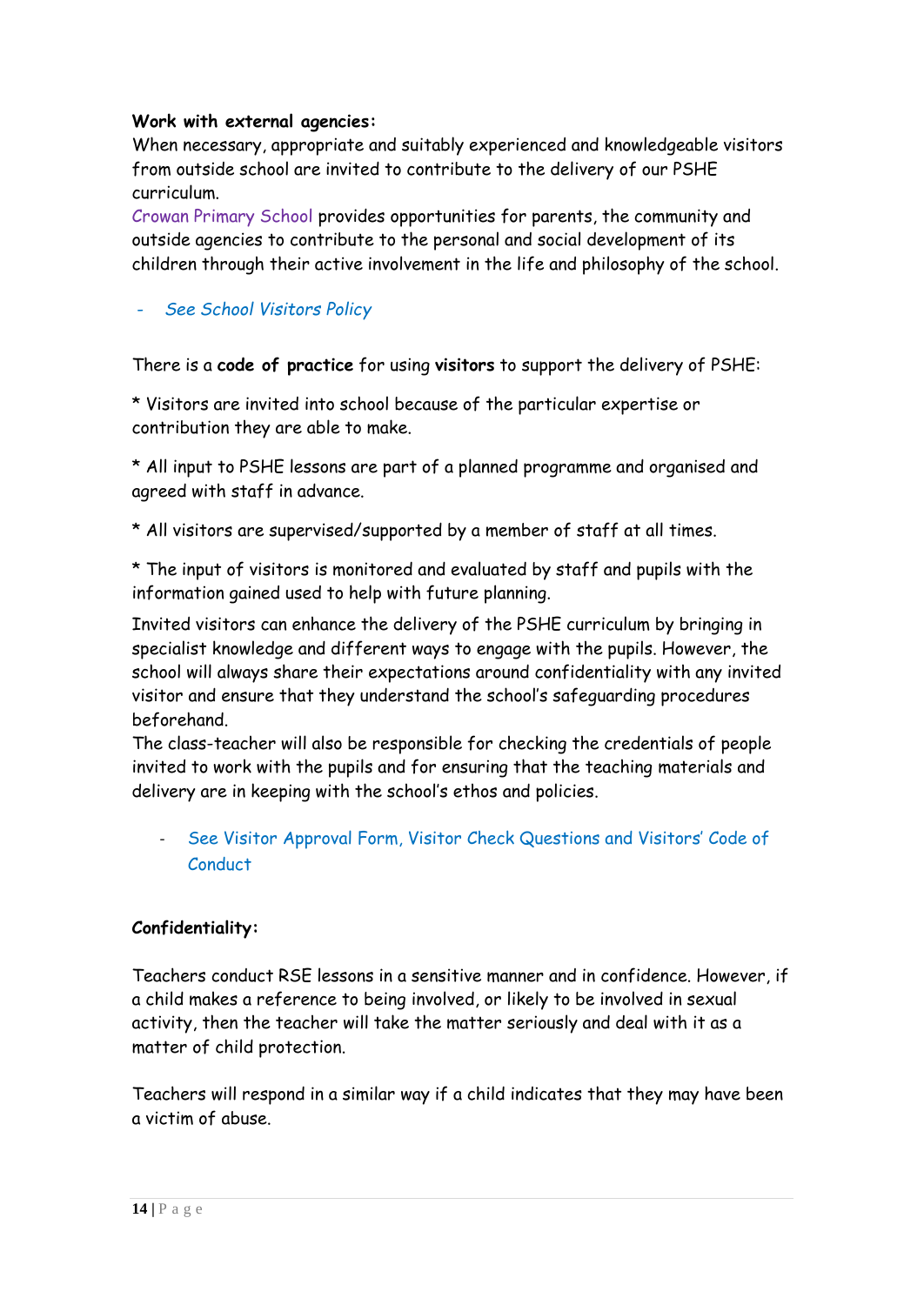If the teacher has concerns, they will raise these with the school's Designated Safeguarding Lead or deputy DSL and follow agreed child protection procedures

*- see SPCMAT Safeguarding and Child Protection Policy*

# **10) Monitoring:**

**The role of the Headteacher -** It is the responsibility of the Headteacher to ensure that both staff and parents are informed about our RSE Policy, and that the policy is implemented effectively.

It is also the head teacher's responsibility to ensure that members of staff are provided with appropriate training.

The Headteacher liaises with external agencies regarding the school RSE programme, and ensures that all adults who work with children on these issues are aware of the school policy, and that they work within this framework.

The Headteacher monitors this policy on a regular basis and reports to governors, when requested, on the effectiveness of the policy.

The **Local Governing Body** monitors our RSE policy on an annual basis. The Local Governing Body will give consideration to any comments from pupils and parents about any aspect of the school's PSHE programme, including Relationships & Sex Education. Governors require the Headteacher to keep a written record, giving details of the content and delivery of the Relationships & Sex Education Relationships (RSE) programme that we teach in our school.

# **7) Assessment:**

**Assessing Needs-** As a first step towards the delivery of Relationship Education and Relationship and Sex Education (RSE) with a year group, teachers will carry out a basic needs assessment with their class in order to identify an appropriate curriculum for the group. This is particularly relevant in Years 5 & 6, where some children will have already started puberty and therefore may need some more targeted information to address specific issues.

For example, mind-maps may be used to establish what the children know before the lessons are taught, and what they wish to find out more about.

Teachers may also consider other issues such as: the balance of boys and girls in the class, ethnic origin and cultural values, literacy levels, learning styles, language skills and other special educational needs.

**Assessing learning –** Following delivery of the lessons teachers will assess the knowledge and understanding pupils have gained from the programme. Pupil self-evaluation may also be used to help inform the teacher's assessment.